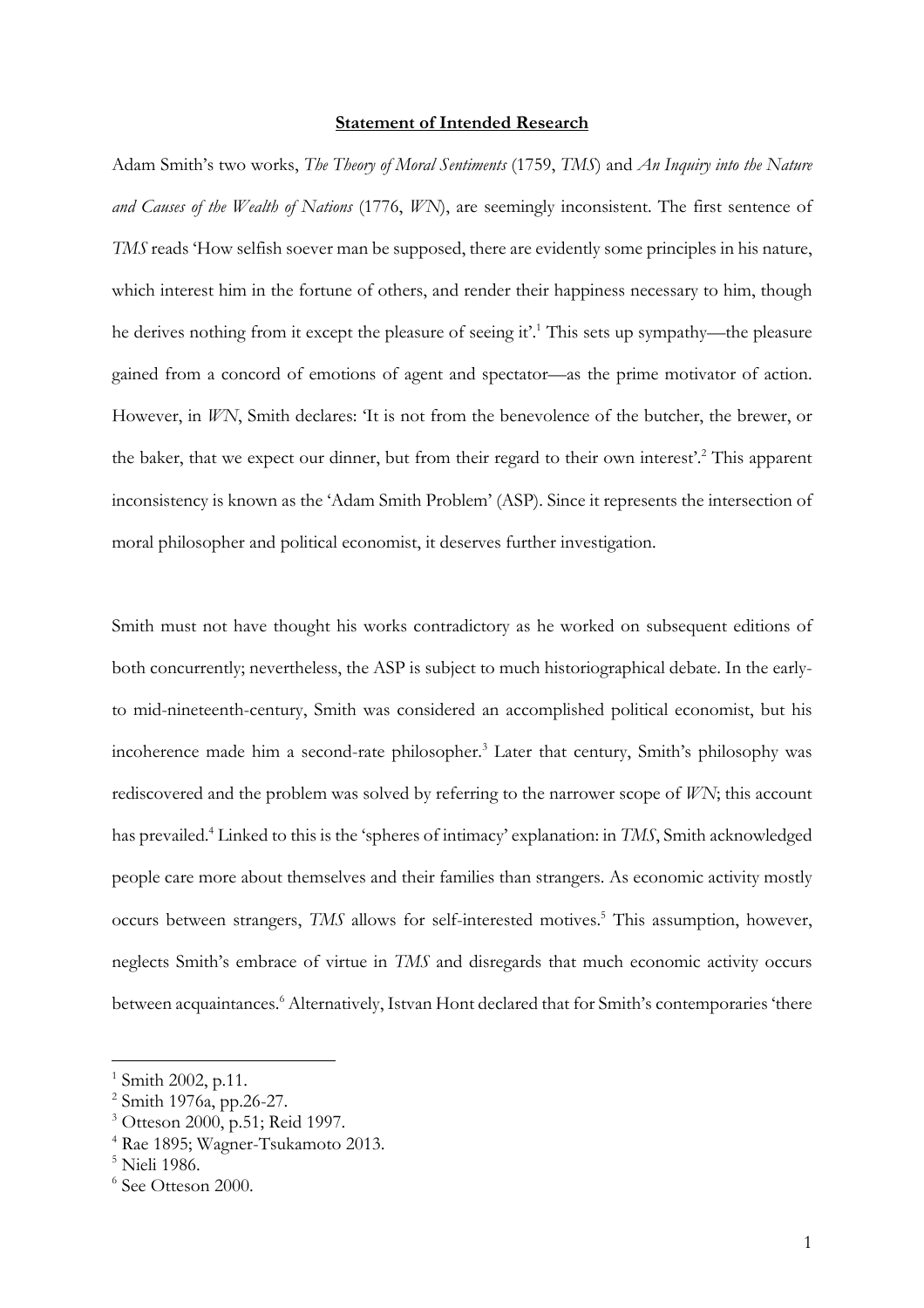was no "Adam Smith problem"…*The Theory of Moral Sentiments,* they realized, was instead cut from the same "selfish" cloth as *The Wealth of Nations*.'7 This caricature of Smith as a proponent of the selfish system must be challenged and, considering his critique of Mandeville, seems ungrounded.<sup>8</sup> This nineteenth-century problem remains unresolved and since any 'solution' to the ASP will transform interpretations of Smith, it must be reconsidered. However, we should be wary of attributing a sweeping solution that supposedly fully connects *TMS* and *WN*, as this may create coherence where there is none.<sup>9</sup>

Perhaps a more cautious thematic approach, considering three areas used to underscore the ASP, is more fruitful. Firstly, the aforementioned different accounts of human nature. Secondly, Smith's treatment of religion, which leans toward deism in *TMS* but strikes an atheistic tone in *WN*. Thirdly, the divergent ideas of liberty, with *TMS* promoting positive liberty, whilst *WN*'s account is more in line with Hobbesian negative liberty.<sup>10</sup> By scrutinising each and finding connections, we may not 'solve' the ASP, but we would be in a stronger position to see Smith's thought in its colourful variety.

I intend to divide the dissertation into four chapters. Section one will focus on the book history of *TMS* and *WN* and will attempt to uncover the eighteenth-century relationship between moral philosophy and political economy. This section will also situate Smith's intervention in the socioeconomic, political and philosophical context that provides the foundation to analyse and interpret his ideas.

<sup>7</sup> Hont 2015, p.28.

<sup>8</sup> Smith 2002, pp.361-370.

<sup>&</sup>lt;sup>9</sup> Skinner 2002, p.67.

<sup>&</sup>lt;sup>10</sup> Fleischacker 1999.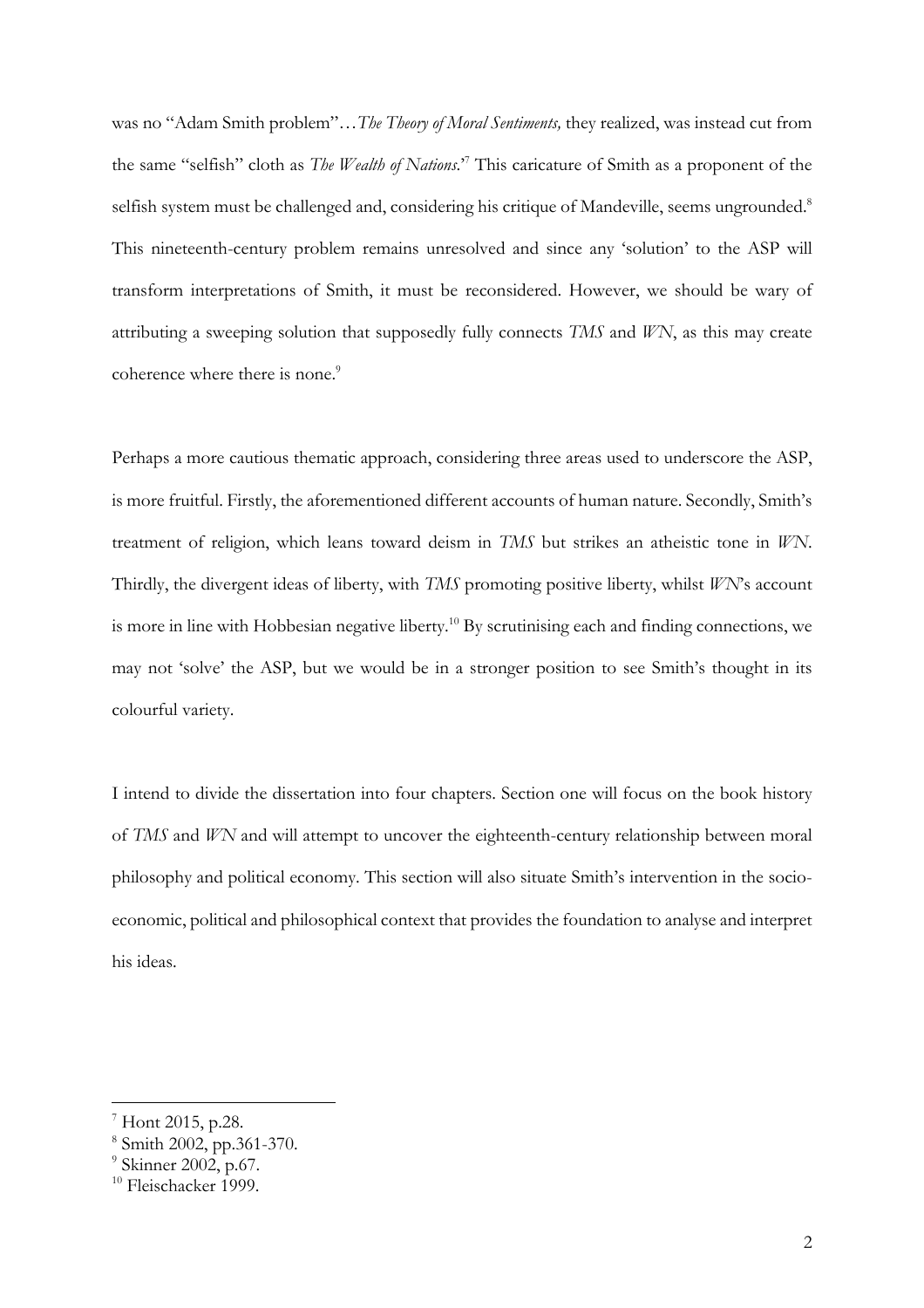Chapter two will discuss Smith's account of incentives in *TMS* and *WN* and contextualise his intervention within the eighteenth-century selfishness debate by discussing Bernard Mandeville and Francis Hutcheson's opposing views of human nature, noting Smith's interesting position between the two. Mandeville argued that 'private vices are publick benefits' and Smith echoed his argument when he introduces the 'invisible hand' in *WN*, while also sharply criticising Mandeville in *TMS*. <sup>11</sup> How can this contrast be resolved? How can Smith's economic ideas of motivations be reconciled with his moralist embrace of virtue?

Section three will discuss Smith's treatment of religion in *TMS* and *WN*. Again, one must consider the context: David Hume's rejection of religion, the Freethinkers' deism and Hutcheson's embrace of religion will inform the analysis of Smith. The contrast between *TMS* and *WN* is stark, with *TMS* including a lengthy passage on the 'natural principles of religion', whilst *WN* strikes a more atheistic tone, strongly criticising the Church. Nevertheless, by carefully using *TMS* to inform *WN*, one can uncover a well-thought-out social theory of religion. Instead of rejecting religion, Smith made it central to combating alienation and allowing people to realise their freedom.<sup>12</sup>

Section four will consider the different forms of liberty Smith seems to promote, positive liberty in *TMS* and negative liberty in *WN*. In *TMS*, Smith argues someone is free when they can exert self-command and act virtuously.<sup>13</sup> In *WN*, his 'natural system of liberty' exists when everyone can follow their self-interest within the bounds of justice.<sup>14</sup> This tension questions into which discourse we should place Smith: did he promote Hobbesian liberty or Republican freedom?

<sup>11</sup> Mandeville 1997; Hutcheson 2015; Smith 2002, pp.354-370.

<sup>12</sup> Minowitz 1993; Long 2009.

<sup>13</sup> Harpham 2000, p.229.

 $14$  Smith 1976b, p.687.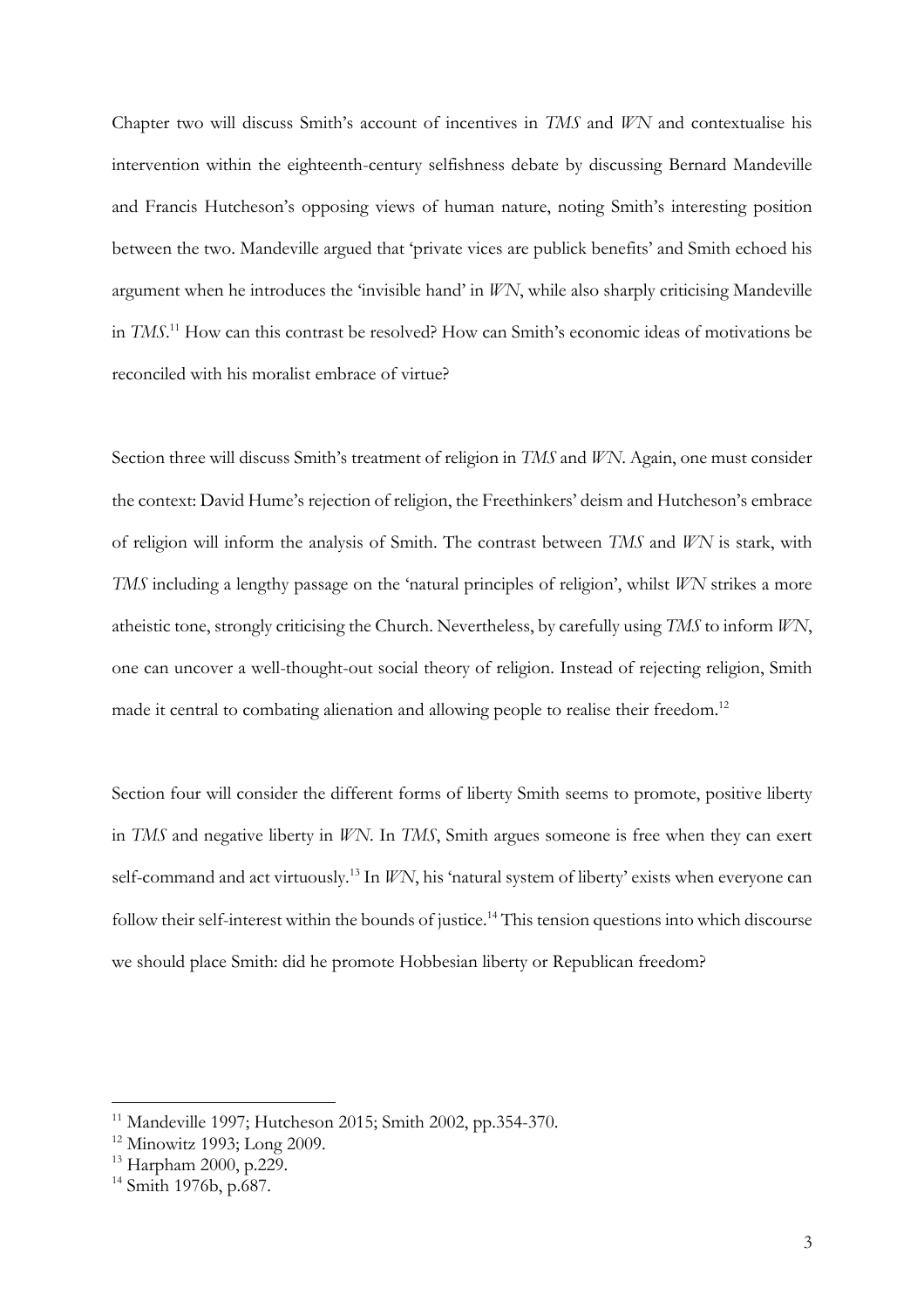This dissertation aims to shed light on three crucial themes that are often associated with the ASP. Unfortunately, Smith gave orders to burn most his unpublished writings days before his death in 1790 and sadly never finished his long-awaited work on government that he had announced in the advertisement of *TMS*'s first edition. <sup>15</sup> The main sources available are *TMS*, *WN*, the *Essays on Philosophical Subjects* (1795) and the *Lectures on Jurisprudence*. Important secondary literature includes publications by Hont, Peter Minowitz, James Otteson, and Samuel Fleischacker. Through engaging with primary and secondary literature, this dissertation will grapple with wide-reaching questions: How can the different accounts be reconciled? If they cannot be, what does this say about Smith and our understanding of him? What does it say about Smith's admiration of systems if his own is unclear? What are the methodological consequences of imposing our wish for coherence on thinkers?

<sup>&</sup>lt;sup>15</sup> Smith 2002, pp.3-4.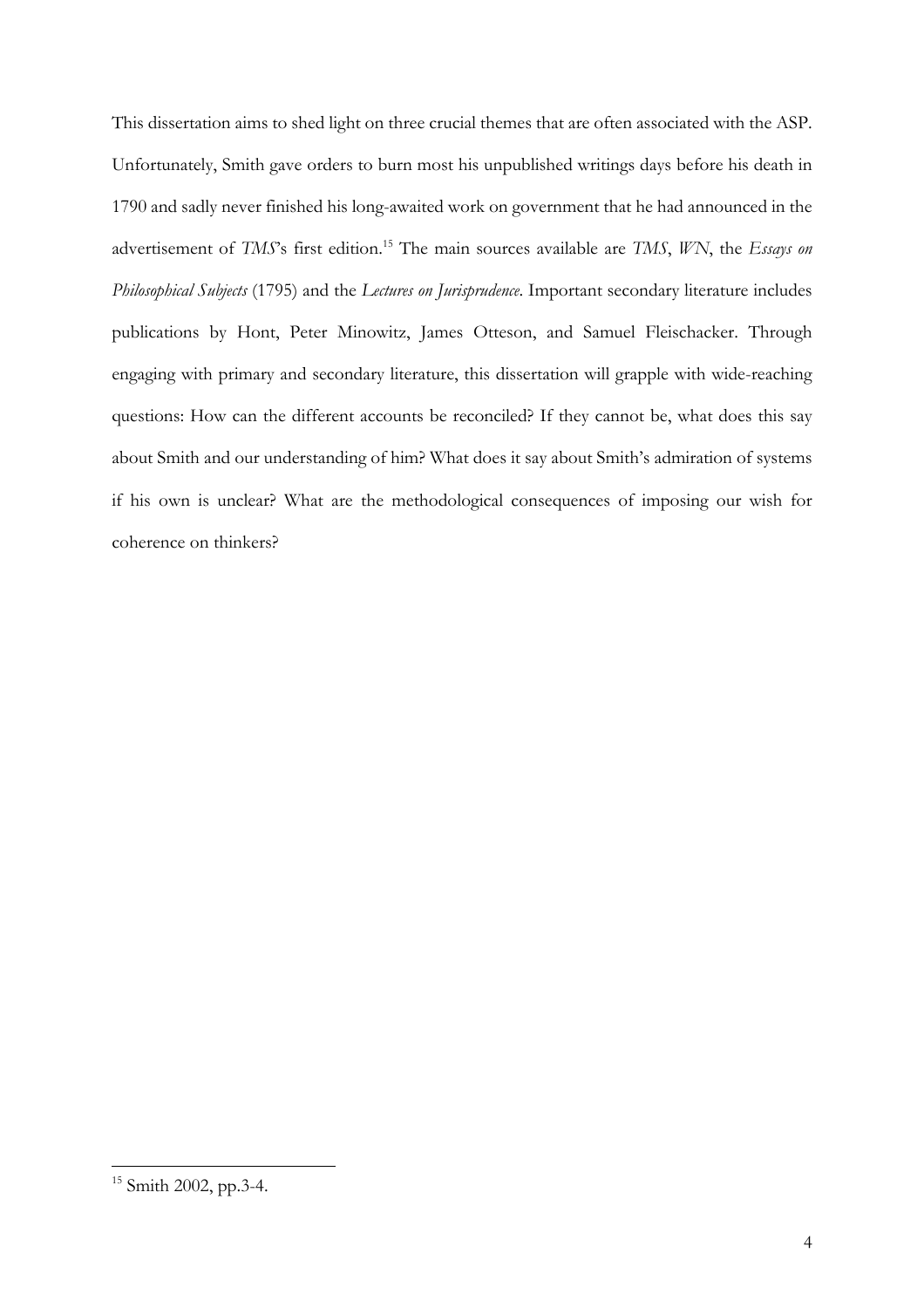## **Bibliography**

- Fleischacker, S. (1999): *A Third Concept of Liberty: Judgement and Freedom in Kant and Adam Smith* (Princeton: Princeton University Press).
- Harpham, E.J. (2000): 'The Problem of Liberty in the Thought of Adam Smith', in *Journal of Economic Thought*, 22 (2), pp.217-237.
- Hont, I. (2015): *Politics in Commercial Society*, eds. B. Kapossy and M. Sonenscher (Cambridge: Harvard University Press).
- Hutcheson, F. (2015): *An Inquiry into the Original of Our Ideas of Beauty and Virtue* (London: Liberty Fund Inc.).
- Long, B. (2009): 'Adam Smith's theism', in *Elgar Companion to Adam Smith*, ed. J.T. Young (Cheltenham: Edward Elgar Publishing Limited), pp.73-99.
- Mandeville, B. (1997): 'An Enquiry into the Origin of Moral Virtue', in *The Fable of the Bees and Other Writings*, ed. E.J. Hundert (Indianapolis: Hackett), pp.36-45.
- Minowitz, P. (1993): *Profits, Priests, and Princes: Adam Smith's Emancipation of Economics from Politics and Religion* (Stanford: Stanford University Press).
- Nieli, R. (1986): 'Spheres of Intimacy and the Adam Smith Problem', in *Journal of the History of Ideas*, 47 (4), pp.611-624.
- Otteson, J.R. (2000): 'The Recurring "Adam Smith Problem"', in *History of Philosophy Quarterly*, 17 (1), pp.51-74.
- Rae, J. (1895): *The Life of Adam Smith* (London: Macmillan).
- Reid, T. (1997): 'A Sketch of Dr. Smith's Theory of Morals', in *On Moral Sentiments: Contemporary Responses to Adam Smith*, ed. J. Reeder (Bristol: Thoemmes Press), pp. 69--88.
- Skinner, Q. (2002): 'Meaning and Understanding in the History of Ideas', in *Visions of Politics, Volume I: Regarding Method* (Cambridge: Cambridge University Press), pp.57-89.